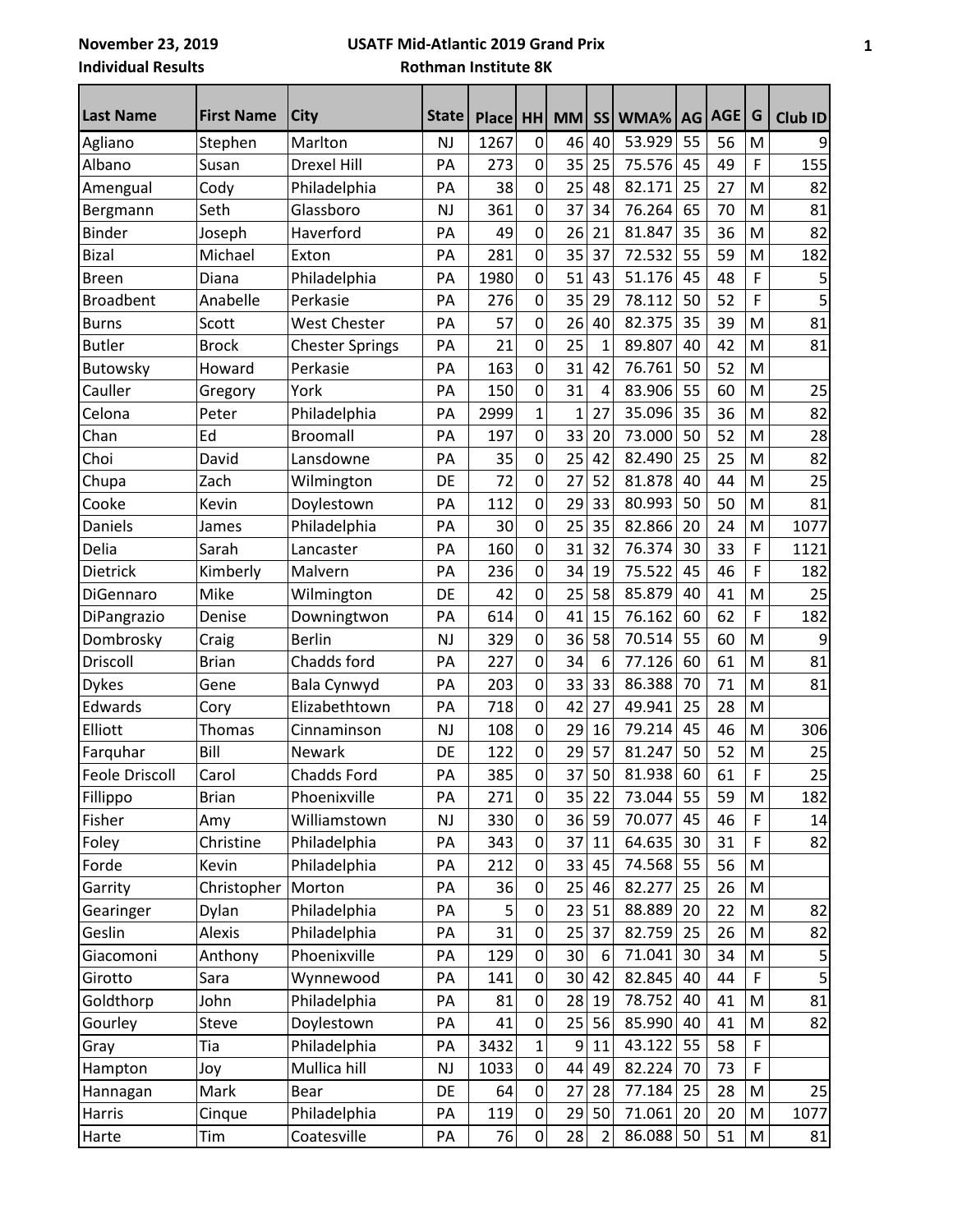**November 23, 2019 Individual Results**

## **USATF Mid-Atlantic 2019 Grand Prix Rothman Institute 8K**

| Hatler<br>Christopher<br>Philadelphia<br>M<br>PA<br>699<br>0<br>12<br>F<br>42<br>72.512<br>60<br>60<br>155<br>Haubrich<br>Kathy<br>Shakopee<br>MN<br>79.605<br>35<br>82<br>132<br>0<br>30<br>30<br>F<br>Hellman<br>Philadelphia<br>PA<br>24<br>Faye<br>$\overline{7}$<br>82<br>0<br>25<br>84.406<br>23<br>20<br>22<br>Christopher<br>Philadelphia<br>PA<br>M<br>Hendry<br>7<br>189<br>0<br>33<br>79.014<br>45<br>47<br>F<br>155<br>Heppelmann<br>Patricia<br>Malvern<br>PA<br>$\mathbf 1$<br>55<br>48.848<br>75<br>$\overline{2}$<br>75<br>25<br>3093<br>M<br>Gerald<br>Wilmington<br>DE<br>Herman<br>82<br>25<br>84.183<br>25<br>0<br>11<br>15<br>19<br>Ethan<br>Philadelphia<br>PA<br>M<br>Hermann<br>5<br>0<br>15<br>80.389<br>65<br>66<br>231<br>34<br><b>Hibbs</b><br>John<br>PA<br>M<br><b>Bristol</b><br>0<br>80.118<br>45<br>50<br>F<br>155<br>213<br>33<br>47<br>Leslee<br>PA<br>Hoey<br>Downingtown<br>$\mathbf{1}$<br>67.403<br>75<br>2920<br>79<br>F<br>1143<br>Oxford<br>23<br>PA<br>0<br>Hoey<br>Margaret<br>75.500<br>$\pmb{0}$<br>33<br>20<br>55<br>56<br>5<br>Hranilovich<br>Phoenixville<br>Stephen<br>PA<br>196<br>M<br>82<br>0<br>29<br>82.118<br>24<br>F<br>Alana<br>109<br>16<br>20<br>Philadelphia<br>PA<br>Jacaruso<br>3<br>0<br>34<br>87.616<br>55<br>58<br>F<br>155<br>226<br>Birchrunville<br>PA<br>Lorraine<br>Jasper<br>55<br>Jefferis<br>0<br>39<br>$\overline{2}$<br>74.509<br>56<br>F<br>Phoenixville<br>459<br>182<br>Robin<br>PA<br>0<br>77.872<br>75<br>75<br>81<br>493<br>39<br>28<br>M<br>Ft Washington<br>PA<br>Jennings<br>Thomas<br>0<br>59<br>42.231<br>F<br>2825<br>19<br>40<br>42<br>14<br>Lisa Rose<br><b>NJ</b><br>Johnson<br>Absecon<br>82<br>32<br>73.722<br>26<br>180<br>0<br>36<br>25<br>F<br>Philadelphia<br>Lindsay<br>PA<br>Jones<br>0<br>35<br>8<br>261<br>74.858<br>60<br>61<br>28<br>PA<br>M<br>Kenneth<br>Havertown<br>Kapner<br>87.423<br>20<br>6<br>0<br>24<br>15<br>23<br>Matthew<br>Media<br>PA<br>M<br>Kazanjian<br>55<br>0<br>36<br>8<br>79.520<br>55<br>F<br>299<br>Kelley<br>155<br><b>MD</b><br>Louise<br>Potomac<br>0<br>28<br>34<br>84.131<br>30<br>30<br>F<br>Knast<br>91<br>1218<br>Philadelphia<br>PA<br>Stephanie<br>81.019<br>0<br>23<br>82<br>Lizins<br>PA<br>47<br>26<br>10<br>20<br>Kristaps<br>Honey Brook<br>M<br>0<br>72.844<br>35<br>37<br><b>Berlin</b><br>115<br>29<br>46<br>9<br>Lizzio<br>Dominic<br>NJ<br>M<br>0<br>46<br>73.013<br>65<br>67<br>F<br>9<br><b>Berlin</b><br>1205<br>8<br>Lizzio<br><b>NJ</b><br>Jean<br>1119<br>0<br>32<br>74.299<br>86<br>28<br>20<br>23<br>M<br>Lodge<br>Gabriel<br>Bethlehem<br>PA<br>555<br>60.626<br>50<br>53<br>Lombardi<br>0<br>40<br>28<br>1173<br>Oreland<br>M<br>James<br>PA<br>36.181<br>50<br>51<br>3689<br>1<br>15<br>41<br>F<br>5<br>Longshore<br>PA<br>Kristine<br>Doylestown<br>82<br>25<br>F<br>0<br>23<br>76.580<br>26<br>Eagleville<br>PA<br>156<br>31<br>Luptak<br>Christina<br>29<br>53<br>80.591<br>30<br>33<br>F<br>45<br><b>State College</b><br>120<br>0<br>PA<br>Megan<br>$\mathbf 1$<br>5<br>53<br>38.857<br>55<br>3251<br>58<br>306<br>NJ<br>M<br>Martin<br>Cinnaminson<br>James<br>25<br>25<br>33<br>29<br>82<br>0<br>39<br>82.651<br>${\sf M}$<br>Christopher   Philadelphia<br>PA<br>Mateer<br>0<br>87.423<br>30<br>82<br>Philadelphia<br>10<br>24<br>23<br>33<br>M<br>Paul<br>PA<br>Matuszak<br>82.334<br>55<br>138<br>34<br>56<br>81<br>Mazo<br>Daniel<br>Bala Cynwyd<br>0<br>30<br>PA<br>M<br>78.958<br>182<br>0<br>34<br>32<br>65<br>65<br>McConnell<br>Malvern<br>PA<br>244<br>M<br>Lee<br>92.173<br>55<br><b>West Chester</b><br>32<br>22<br>58<br>F<br>McCoubrie<br>PA<br>173<br>0<br>155<br>Doreen<br>81.638<br>McGrath<br>Colin<br>Long Island City<br>45<br>26<br>3<br>30<br>32<br>82<br><b>NY</b><br>0<br>M<br>40<br>80.327<br>F<br>81<br>Bala Cynwyd<br>579<br>0<br>45<br>60<br>65<br>McGrath<br>PA<br>Kyra<br>45.417<br>65<br><b>Upper Darby</b><br>3709<br>22<br>69<br>81<br><b>McManus</b><br>Diane<br>PA<br>1<br>16<br>F<br>$\pmb{0}$<br>37<br>75.690<br>65<br>69<br>81<br>Mellish<br>Lansdale<br>355<br>26<br>Dennis<br>PA<br>M<br>Miller<br>51.265<br>926<br>0<br>44<br>40<br>43<br>Reading<br>PA<br>9<br>1165<br>Mark<br>M<br><b>Ridley Park</b><br>73.314<br>Montgomery<br>Kevin<br>101<br>0<br>28<br>55<br>20<br>24<br>PA<br>M<br>Philadelphia<br>9<br>86.945<br>22<br>82<br>Morgan<br>Gregory<br>PA<br>0<br>24<br>23<br>20<br>M<br>35<br>285<br>79.254<br>65<br>69<br>81<br>West Brandywine<br>0<br>45<br>Morrison<br>Don<br>PA<br>M<br>90.156<br>35<br>Christopher<br>Philadelphia<br>24<br>33<br>40<br>28<br>Naimoli<br>PA<br>13<br>0<br>M<br>Bala Cynwyd<br>59<br>38<br>49.385<br>55<br>57<br>Nathanson<br>Debra<br>2855<br>0<br>F<br>PA<br>0<br>27<br>86.141<br>22<br>F<br>73<br>54<br>20<br>Lindsey<br><b>Bryn Mawr</b><br>PA<br>Oremus<br>84.333<br>O'Rourke<br>93<br>0<br>28 37<br>50<br>51<br>Downingtwon<br>PA<br>182<br>Patrick<br>M |          |  |   |   |    |    |        |    |    |    |
|------------------------------------------------------------------------------------------------------------------------------------------------------------------------------------------------------------------------------------------------------------------------------------------------------------------------------------------------------------------------------------------------------------------------------------------------------------------------------------------------------------------------------------------------------------------------------------------------------------------------------------------------------------------------------------------------------------------------------------------------------------------------------------------------------------------------------------------------------------------------------------------------------------------------------------------------------------------------------------------------------------------------------------------------------------------------------------------------------------------------------------------------------------------------------------------------------------------------------------------------------------------------------------------------------------------------------------------------------------------------------------------------------------------------------------------------------------------------------------------------------------------------------------------------------------------------------------------------------------------------------------------------------------------------------------------------------------------------------------------------------------------------------------------------------------------------------------------------------------------------------------------------------------------------------------------------------------------------------------------------------------------------------------------------------------------------------------------------------------------------------------------------------------------------------------------------------------------------------------------------------------------------------------------------------------------------------------------------------------------------------------------------------------------------------------------------------------------------------------------------------------------------------------------------------------------------------------------------------------------------------------------------------------------------------------------------------------------------------------------------------------------------------------------------------------------------------------------------------------------------------------------------------------------------------------------------------------------------------------------------------------------------------------------------------------------------------------------------------------------------------------------------------------------------------------------------------------------------------------------------------------------------------------------------------------------------------------------------------------------------------------------------------------------------------------------------------------------------------------------------------------------------------------------------------------------------------------------------------------------------------------------------------------------------------------------------------------------------------------------------------------------------------------------------------------------------------------------------------------------------------------------------------------------------------------------------------------------------------------------------------------------------------------------------------------------------------------------------------------------------------------------------------------------------------------------------------------------------------------------------------------------------------------------------------------------------------------------------------------------------------------------------------------------------------------------------------------------------------------------------------------------------------------------------------------------------------------------------------------------------------------------------------------------------------------------------------------------------------------------------------------------------------------------------------------------------------------------------------------------------------------------------------------------------|----------|--|---|---|----|----|--------|----|----|----|
|                                                                                                                                                                                                                                                                                                                                                                                                                                                                                                                                                                                                                                                                                                                                                                                                                                                                                                                                                                                                                                                                                                                                                                                                                                                                                                                                                                                                                                                                                                                                                                                                                                                                                                                                                                                                                                                                                                                                                                                                                                                                                                                                                                                                                                                                                                                                                                                                                                                                                                                                                                                                                                                                                                                                                                                                                                                                                                                                                                                                                                                                                                                                                                                                                                                                                                                                                                                                                                                                                                                                                                                                                                                                                                                                                                                                                                                                                                                                                                                                                                                                                                                                                                                                                                                                                                                                                                                                                                                                                                                                                                                                                                                                                                                                                                                                                                                                                                                        |          |  | 3 | 0 | 23 | 35 | 89.894 | 25 | 25 | 82 |
|                                                                                                                                                                                                                                                                                                                                                                                                                                                                                                                                                                                                                                                                                                                                                                                                                                                                                                                                                                                                                                                                                                                                                                                                                                                                                                                                                                                                                                                                                                                                                                                                                                                                                                                                                                                                                                                                                                                                                                                                                                                                                                                                                                                                                                                                                                                                                                                                                                                                                                                                                                                                                                                                                                                                                                                                                                                                                                                                                                                                                                                                                                                                                                                                                                                                                                                                                                                                                                                                                                                                                                                                                                                                                                                                                                                                                                                                                                                                                                                                                                                                                                                                                                                                                                                                                                                                                                                                                                                                                                                                                                                                                                                                                                                                                                                                                                                                                                                        |          |  |   |   |    |    |        |    |    |    |
|                                                                                                                                                                                                                                                                                                                                                                                                                                                                                                                                                                                                                                                                                                                                                                                                                                                                                                                                                                                                                                                                                                                                                                                                                                                                                                                                                                                                                                                                                                                                                                                                                                                                                                                                                                                                                                                                                                                                                                                                                                                                                                                                                                                                                                                                                                                                                                                                                                                                                                                                                                                                                                                                                                                                                                                                                                                                                                                                                                                                                                                                                                                                                                                                                                                                                                                                                                                                                                                                                                                                                                                                                                                                                                                                                                                                                                                                                                                                                                                                                                                                                                                                                                                                                                                                                                                                                                                                                                                                                                                                                                                                                                                                                                                                                                                                                                                                                                                        |          |  |   |   |    |    |        |    |    |    |
|                                                                                                                                                                                                                                                                                                                                                                                                                                                                                                                                                                                                                                                                                                                                                                                                                                                                                                                                                                                                                                                                                                                                                                                                                                                                                                                                                                                                                                                                                                                                                                                                                                                                                                                                                                                                                                                                                                                                                                                                                                                                                                                                                                                                                                                                                                                                                                                                                                                                                                                                                                                                                                                                                                                                                                                                                                                                                                                                                                                                                                                                                                                                                                                                                                                                                                                                                                                                                                                                                                                                                                                                                                                                                                                                                                                                                                                                                                                                                                                                                                                                                                                                                                                                                                                                                                                                                                                                                                                                                                                                                                                                                                                                                                                                                                                                                                                                                                                        |          |  |   |   |    |    |        |    |    |    |
|                                                                                                                                                                                                                                                                                                                                                                                                                                                                                                                                                                                                                                                                                                                                                                                                                                                                                                                                                                                                                                                                                                                                                                                                                                                                                                                                                                                                                                                                                                                                                                                                                                                                                                                                                                                                                                                                                                                                                                                                                                                                                                                                                                                                                                                                                                                                                                                                                                                                                                                                                                                                                                                                                                                                                                                                                                                                                                                                                                                                                                                                                                                                                                                                                                                                                                                                                                                                                                                                                                                                                                                                                                                                                                                                                                                                                                                                                                                                                                                                                                                                                                                                                                                                                                                                                                                                                                                                                                                                                                                                                                                                                                                                                                                                                                                                                                                                                                                        |          |  |   |   |    |    |        |    |    |    |
|                                                                                                                                                                                                                                                                                                                                                                                                                                                                                                                                                                                                                                                                                                                                                                                                                                                                                                                                                                                                                                                                                                                                                                                                                                                                                                                                                                                                                                                                                                                                                                                                                                                                                                                                                                                                                                                                                                                                                                                                                                                                                                                                                                                                                                                                                                                                                                                                                                                                                                                                                                                                                                                                                                                                                                                                                                                                                                                                                                                                                                                                                                                                                                                                                                                                                                                                                                                                                                                                                                                                                                                                                                                                                                                                                                                                                                                                                                                                                                                                                                                                                                                                                                                                                                                                                                                                                                                                                                                                                                                                                                                                                                                                                                                                                                                                                                                                                                                        |          |  |   |   |    |    |        |    |    |    |
|                                                                                                                                                                                                                                                                                                                                                                                                                                                                                                                                                                                                                                                                                                                                                                                                                                                                                                                                                                                                                                                                                                                                                                                                                                                                                                                                                                                                                                                                                                                                                                                                                                                                                                                                                                                                                                                                                                                                                                                                                                                                                                                                                                                                                                                                                                                                                                                                                                                                                                                                                                                                                                                                                                                                                                                                                                                                                                                                                                                                                                                                                                                                                                                                                                                                                                                                                                                                                                                                                                                                                                                                                                                                                                                                                                                                                                                                                                                                                                                                                                                                                                                                                                                                                                                                                                                                                                                                                                                                                                                                                                                                                                                                                                                                                                                                                                                                                                                        |          |  |   |   |    |    |        |    |    |    |
|                                                                                                                                                                                                                                                                                                                                                                                                                                                                                                                                                                                                                                                                                                                                                                                                                                                                                                                                                                                                                                                                                                                                                                                                                                                                                                                                                                                                                                                                                                                                                                                                                                                                                                                                                                                                                                                                                                                                                                                                                                                                                                                                                                                                                                                                                                                                                                                                                                                                                                                                                                                                                                                                                                                                                                                                                                                                                                                                                                                                                                                                                                                                                                                                                                                                                                                                                                                                                                                                                                                                                                                                                                                                                                                                                                                                                                                                                                                                                                                                                                                                                                                                                                                                                                                                                                                                                                                                                                                                                                                                                                                                                                                                                                                                                                                                                                                                                                                        |          |  |   |   |    |    |        |    |    |    |
|                                                                                                                                                                                                                                                                                                                                                                                                                                                                                                                                                                                                                                                                                                                                                                                                                                                                                                                                                                                                                                                                                                                                                                                                                                                                                                                                                                                                                                                                                                                                                                                                                                                                                                                                                                                                                                                                                                                                                                                                                                                                                                                                                                                                                                                                                                                                                                                                                                                                                                                                                                                                                                                                                                                                                                                                                                                                                                                                                                                                                                                                                                                                                                                                                                                                                                                                                                                                                                                                                                                                                                                                                                                                                                                                                                                                                                                                                                                                                                                                                                                                                                                                                                                                                                                                                                                                                                                                                                                                                                                                                                                                                                                                                                                                                                                                                                                                                                                        |          |  |   |   |    |    |        |    |    |    |
|                                                                                                                                                                                                                                                                                                                                                                                                                                                                                                                                                                                                                                                                                                                                                                                                                                                                                                                                                                                                                                                                                                                                                                                                                                                                                                                                                                                                                                                                                                                                                                                                                                                                                                                                                                                                                                                                                                                                                                                                                                                                                                                                                                                                                                                                                                                                                                                                                                                                                                                                                                                                                                                                                                                                                                                                                                                                                                                                                                                                                                                                                                                                                                                                                                                                                                                                                                                                                                                                                                                                                                                                                                                                                                                                                                                                                                                                                                                                                                                                                                                                                                                                                                                                                                                                                                                                                                                                                                                                                                                                                                                                                                                                                                                                                                                                                                                                                                                        |          |  |   |   |    |    |        |    |    |    |
|                                                                                                                                                                                                                                                                                                                                                                                                                                                                                                                                                                                                                                                                                                                                                                                                                                                                                                                                                                                                                                                                                                                                                                                                                                                                                                                                                                                                                                                                                                                                                                                                                                                                                                                                                                                                                                                                                                                                                                                                                                                                                                                                                                                                                                                                                                                                                                                                                                                                                                                                                                                                                                                                                                                                                                                                                                                                                                                                                                                                                                                                                                                                                                                                                                                                                                                                                                                                                                                                                                                                                                                                                                                                                                                                                                                                                                                                                                                                                                                                                                                                                                                                                                                                                                                                                                                                                                                                                                                                                                                                                                                                                                                                                                                                                                                                                                                                                                                        |          |  |   |   |    |    |        |    |    |    |
|                                                                                                                                                                                                                                                                                                                                                                                                                                                                                                                                                                                                                                                                                                                                                                                                                                                                                                                                                                                                                                                                                                                                                                                                                                                                                                                                                                                                                                                                                                                                                                                                                                                                                                                                                                                                                                                                                                                                                                                                                                                                                                                                                                                                                                                                                                                                                                                                                                                                                                                                                                                                                                                                                                                                                                                                                                                                                                                                                                                                                                                                                                                                                                                                                                                                                                                                                                                                                                                                                                                                                                                                                                                                                                                                                                                                                                                                                                                                                                                                                                                                                                                                                                                                                                                                                                                                                                                                                                                                                                                                                                                                                                                                                                                                                                                                                                                                                                                        |          |  |   |   |    |    |        |    |    |    |
|                                                                                                                                                                                                                                                                                                                                                                                                                                                                                                                                                                                                                                                                                                                                                                                                                                                                                                                                                                                                                                                                                                                                                                                                                                                                                                                                                                                                                                                                                                                                                                                                                                                                                                                                                                                                                                                                                                                                                                                                                                                                                                                                                                                                                                                                                                                                                                                                                                                                                                                                                                                                                                                                                                                                                                                                                                                                                                                                                                                                                                                                                                                                                                                                                                                                                                                                                                                                                                                                                                                                                                                                                                                                                                                                                                                                                                                                                                                                                                                                                                                                                                                                                                                                                                                                                                                                                                                                                                                                                                                                                                                                                                                                                                                                                                                                                                                                                                                        |          |  |   |   |    |    |        |    |    |    |
|                                                                                                                                                                                                                                                                                                                                                                                                                                                                                                                                                                                                                                                                                                                                                                                                                                                                                                                                                                                                                                                                                                                                                                                                                                                                                                                                                                                                                                                                                                                                                                                                                                                                                                                                                                                                                                                                                                                                                                                                                                                                                                                                                                                                                                                                                                                                                                                                                                                                                                                                                                                                                                                                                                                                                                                                                                                                                                                                                                                                                                                                                                                                                                                                                                                                                                                                                                                                                                                                                                                                                                                                                                                                                                                                                                                                                                                                                                                                                                                                                                                                                                                                                                                                                                                                                                                                                                                                                                                                                                                                                                                                                                                                                                                                                                                                                                                                                                                        |          |  |   |   |    |    |        |    |    |    |
|                                                                                                                                                                                                                                                                                                                                                                                                                                                                                                                                                                                                                                                                                                                                                                                                                                                                                                                                                                                                                                                                                                                                                                                                                                                                                                                                                                                                                                                                                                                                                                                                                                                                                                                                                                                                                                                                                                                                                                                                                                                                                                                                                                                                                                                                                                                                                                                                                                                                                                                                                                                                                                                                                                                                                                                                                                                                                                                                                                                                                                                                                                                                                                                                                                                                                                                                                                                                                                                                                                                                                                                                                                                                                                                                                                                                                                                                                                                                                                                                                                                                                                                                                                                                                                                                                                                                                                                                                                                                                                                                                                                                                                                                                                                                                                                                                                                                                                                        |          |  |   |   |    |    |        |    |    |    |
|                                                                                                                                                                                                                                                                                                                                                                                                                                                                                                                                                                                                                                                                                                                                                                                                                                                                                                                                                                                                                                                                                                                                                                                                                                                                                                                                                                                                                                                                                                                                                                                                                                                                                                                                                                                                                                                                                                                                                                                                                                                                                                                                                                                                                                                                                                                                                                                                                                                                                                                                                                                                                                                                                                                                                                                                                                                                                                                                                                                                                                                                                                                                                                                                                                                                                                                                                                                                                                                                                                                                                                                                                                                                                                                                                                                                                                                                                                                                                                                                                                                                                                                                                                                                                                                                                                                                                                                                                                                                                                                                                                                                                                                                                                                                                                                                                                                                                                                        |          |  |   |   |    |    |        |    |    |    |
|                                                                                                                                                                                                                                                                                                                                                                                                                                                                                                                                                                                                                                                                                                                                                                                                                                                                                                                                                                                                                                                                                                                                                                                                                                                                                                                                                                                                                                                                                                                                                                                                                                                                                                                                                                                                                                                                                                                                                                                                                                                                                                                                                                                                                                                                                                                                                                                                                                                                                                                                                                                                                                                                                                                                                                                                                                                                                                                                                                                                                                                                                                                                                                                                                                                                                                                                                                                                                                                                                                                                                                                                                                                                                                                                                                                                                                                                                                                                                                                                                                                                                                                                                                                                                                                                                                                                                                                                                                                                                                                                                                                                                                                                                                                                                                                                                                                                                                                        |          |  |   |   |    |    |        |    |    |    |
|                                                                                                                                                                                                                                                                                                                                                                                                                                                                                                                                                                                                                                                                                                                                                                                                                                                                                                                                                                                                                                                                                                                                                                                                                                                                                                                                                                                                                                                                                                                                                                                                                                                                                                                                                                                                                                                                                                                                                                                                                                                                                                                                                                                                                                                                                                                                                                                                                                                                                                                                                                                                                                                                                                                                                                                                                                                                                                                                                                                                                                                                                                                                                                                                                                                                                                                                                                                                                                                                                                                                                                                                                                                                                                                                                                                                                                                                                                                                                                                                                                                                                                                                                                                                                                                                                                                                                                                                                                                                                                                                                                                                                                                                                                                                                                                                                                                                                                                        |          |  |   |   |    |    |        |    |    |    |
|                                                                                                                                                                                                                                                                                                                                                                                                                                                                                                                                                                                                                                                                                                                                                                                                                                                                                                                                                                                                                                                                                                                                                                                                                                                                                                                                                                                                                                                                                                                                                                                                                                                                                                                                                                                                                                                                                                                                                                                                                                                                                                                                                                                                                                                                                                                                                                                                                                                                                                                                                                                                                                                                                                                                                                                                                                                                                                                                                                                                                                                                                                                                                                                                                                                                                                                                                                                                                                                                                                                                                                                                                                                                                                                                                                                                                                                                                                                                                                                                                                                                                                                                                                                                                                                                                                                                                                                                                                                                                                                                                                                                                                                                                                                                                                                                                                                                                                                        |          |  |   |   |    |    |        |    |    |    |
|                                                                                                                                                                                                                                                                                                                                                                                                                                                                                                                                                                                                                                                                                                                                                                                                                                                                                                                                                                                                                                                                                                                                                                                                                                                                                                                                                                                                                                                                                                                                                                                                                                                                                                                                                                                                                                                                                                                                                                                                                                                                                                                                                                                                                                                                                                                                                                                                                                                                                                                                                                                                                                                                                                                                                                                                                                                                                                                                                                                                                                                                                                                                                                                                                                                                                                                                                                                                                                                                                                                                                                                                                                                                                                                                                                                                                                                                                                                                                                                                                                                                                                                                                                                                                                                                                                                                                                                                                                                                                                                                                                                                                                                                                                                                                                                                                                                                                                                        |          |  |   |   |    |    |        |    |    |    |
|                                                                                                                                                                                                                                                                                                                                                                                                                                                                                                                                                                                                                                                                                                                                                                                                                                                                                                                                                                                                                                                                                                                                                                                                                                                                                                                                                                                                                                                                                                                                                                                                                                                                                                                                                                                                                                                                                                                                                                                                                                                                                                                                                                                                                                                                                                                                                                                                                                                                                                                                                                                                                                                                                                                                                                                                                                                                                                                                                                                                                                                                                                                                                                                                                                                                                                                                                                                                                                                                                                                                                                                                                                                                                                                                                                                                                                                                                                                                                                                                                                                                                                                                                                                                                                                                                                                                                                                                                                                                                                                                                                                                                                                                                                                                                                                                                                                                                                                        |          |  |   |   |    |    |        |    |    |    |
|                                                                                                                                                                                                                                                                                                                                                                                                                                                                                                                                                                                                                                                                                                                                                                                                                                                                                                                                                                                                                                                                                                                                                                                                                                                                                                                                                                                                                                                                                                                                                                                                                                                                                                                                                                                                                                                                                                                                                                                                                                                                                                                                                                                                                                                                                                                                                                                                                                                                                                                                                                                                                                                                                                                                                                                                                                                                                                                                                                                                                                                                                                                                                                                                                                                                                                                                                                                                                                                                                                                                                                                                                                                                                                                                                                                                                                                                                                                                                                                                                                                                                                                                                                                                                                                                                                                                                                                                                                                                                                                                                                                                                                                                                                                                                                                                                                                                                                                        |          |  |   |   |    |    |        |    |    |    |
|                                                                                                                                                                                                                                                                                                                                                                                                                                                                                                                                                                                                                                                                                                                                                                                                                                                                                                                                                                                                                                                                                                                                                                                                                                                                                                                                                                                                                                                                                                                                                                                                                                                                                                                                                                                                                                                                                                                                                                                                                                                                                                                                                                                                                                                                                                                                                                                                                                                                                                                                                                                                                                                                                                                                                                                                                                                                                                                                                                                                                                                                                                                                                                                                                                                                                                                                                                                                                                                                                                                                                                                                                                                                                                                                                                                                                                                                                                                                                                                                                                                                                                                                                                                                                                                                                                                                                                                                                                                                                                                                                                                                                                                                                                                                                                                                                                                                                                                        |          |  |   |   |    |    |        |    |    |    |
|                                                                                                                                                                                                                                                                                                                                                                                                                                                                                                                                                                                                                                                                                                                                                                                                                                                                                                                                                                                                                                                                                                                                                                                                                                                                                                                                                                                                                                                                                                                                                                                                                                                                                                                                                                                                                                                                                                                                                                                                                                                                                                                                                                                                                                                                                                                                                                                                                                                                                                                                                                                                                                                                                                                                                                                                                                                                                                                                                                                                                                                                                                                                                                                                                                                                                                                                                                                                                                                                                                                                                                                                                                                                                                                                                                                                                                                                                                                                                                                                                                                                                                                                                                                                                                                                                                                                                                                                                                                                                                                                                                                                                                                                                                                                                                                                                                                                                                                        |          |  |   |   |    |    |        |    |    |    |
|                                                                                                                                                                                                                                                                                                                                                                                                                                                                                                                                                                                                                                                                                                                                                                                                                                                                                                                                                                                                                                                                                                                                                                                                                                                                                                                                                                                                                                                                                                                                                                                                                                                                                                                                                                                                                                                                                                                                                                                                                                                                                                                                                                                                                                                                                                                                                                                                                                                                                                                                                                                                                                                                                                                                                                                                                                                                                                                                                                                                                                                                                                                                                                                                                                                                                                                                                                                                                                                                                                                                                                                                                                                                                                                                                                                                                                                                                                                                                                                                                                                                                                                                                                                                                                                                                                                                                                                                                                                                                                                                                                                                                                                                                                                                                                                                                                                                                                                        |          |  |   |   |    |    |        |    |    |    |
|                                                                                                                                                                                                                                                                                                                                                                                                                                                                                                                                                                                                                                                                                                                                                                                                                                                                                                                                                                                                                                                                                                                                                                                                                                                                                                                                                                                                                                                                                                                                                                                                                                                                                                                                                                                                                                                                                                                                                                                                                                                                                                                                                                                                                                                                                                                                                                                                                                                                                                                                                                                                                                                                                                                                                                                                                                                                                                                                                                                                                                                                                                                                                                                                                                                                                                                                                                                                                                                                                                                                                                                                                                                                                                                                                                                                                                                                                                                                                                                                                                                                                                                                                                                                                                                                                                                                                                                                                                                                                                                                                                                                                                                                                                                                                                                                                                                                                                                        |          |  |   |   |    |    |        |    |    |    |
|                                                                                                                                                                                                                                                                                                                                                                                                                                                                                                                                                                                                                                                                                                                                                                                                                                                                                                                                                                                                                                                                                                                                                                                                                                                                                                                                                                                                                                                                                                                                                                                                                                                                                                                                                                                                                                                                                                                                                                                                                                                                                                                                                                                                                                                                                                                                                                                                                                                                                                                                                                                                                                                                                                                                                                                                                                                                                                                                                                                                                                                                                                                                                                                                                                                                                                                                                                                                                                                                                                                                                                                                                                                                                                                                                                                                                                                                                                                                                                                                                                                                                                                                                                                                                                                                                                                                                                                                                                                                                                                                                                                                                                                                                                                                                                                                                                                                                                                        |          |  |   |   |    |    |        |    |    |    |
|                                                                                                                                                                                                                                                                                                                                                                                                                                                                                                                                                                                                                                                                                                                                                                                                                                                                                                                                                                                                                                                                                                                                                                                                                                                                                                                                                                                                                                                                                                                                                                                                                                                                                                                                                                                                                                                                                                                                                                                                                                                                                                                                                                                                                                                                                                                                                                                                                                                                                                                                                                                                                                                                                                                                                                                                                                                                                                                                                                                                                                                                                                                                                                                                                                                                                                                                                                                                                                                                                                                                                                                                                                                                                                                                                                                                                                                                                                                                                                                                                                                                                                                                                                                                                                                                                                                                                                                                                                                                                                                                                                                                                                                                                                                                                                                                                                                                                                                        |          |  |   |   |    |    |        |    |    |    |
|                                                                                                                                                                                                                                                                                                                                                                                                                                                                                                                                                                                                                                                                                                                                                                                                                                                                                                                                                                                                                                                                                                                                                                                                                                                                                                                                                                                                                                                                                                                                                                                                                                                                                                                                                                                                                                                                                                                                                                                                                                                                                                                                                                                                                                                                                                                                                                                                                                                                                                                                                                                                                                                                                                                                                                                                                                                                                                                                                                                                                                                                                                                                                                                                                                                                                                                                                                                                                                                                                                                                                                                                                                                                                                                                                                                                                                                                                                                                                                                                                                                                                                                                                                                                                                                                                                                                                                                                                                                                                                                                                                                                                                                                                                                                                                                                                                                                                                                        | Marshall |  |   |   |    |    |        |    |    |    |
|                                                                                                                                                                                                                                                                                                                                                                                                                                                                                                                                                                                                                                                                                                                                                                                                                                                                                                                                                                                                                                                                                                                                                                                                                                                                                                                                                                                                                                                                                                                                                                                                                                                                                                                                                                                                                                                                                                                                                                                                                                                                                                                                                                                                                                                                                                                                                                                                                                                                                                                                                                                                                                                                                                                                                                                                                                                                                                                                                                                                                                                                                                                                                                                                                                                                                                                                                                                                                                                                                                                                                                                                                                                                                                                                                                                                                                                                                                                                                                                                                                                                                                                                                                                                                                                                                                                                                                                                                                                                                                                                                                                                                                                                                                                                                                                                                                                                                                                        |          |  |   |   |    |    |        |    |    |    |
|                                                                                                                                                                                                                                                                                                                                                                                                                                                                                                                                                                                                                                                                                                                                                                                                                                                                                                                                                                                                                                                                                                                                                                                                                                                                                                                                                                                                                                                                                                                                                                                                                                                                                                                                                                                                                                                                                                                                                                                                                                                                                                                                                                                                                                                                                                                                                                                                                                                                                                                                                                                                                                                                                                                                                                                                                                                                                                                                                                                                                                                                                                                                                                                                                                                                                                                                                                                                                                                                                                                                                                                                                                                                                                                                                                                                                                                                                                                                                                                                                                                                                                                                                                                                                                                                                                                                                                                                                                                                                                                                                                                                                                                                                                                                                                                                                                                                                                                        |          |  |   |   |    |    |        |    |    |    |
|                                                                                                                                                                                                                                                                                                                                                                                                                                                                                                                                                                                                                                                                                                                                                                                                                                                                                                                                                                                                                                                                                                                                                                                                                                                                                                                                                                                                                                                                                                                                                                                                                                                                                                                                                                                                                                                                                                                                                                                                                                                                                                                                                                                                                                                                                                                                                                                                                                                                                                                                                                                                                                                                                                                                                                                                                                                                                                                                                                                                                                                                                                                                                                                                                                                                                                                                                                                                                                                                                                                                                                                                                                                                                                                                                                                                                                                                                                                                                                                                                                                                                                                                                                                                                                                                                                                                                                                                                                                                                                                                                                                                                                                                                                                                                                                                                                                                                                                        |          |  |   |   |    |    |        |    |    |    |
|                                                                                                                                                                                                                                                                                                                                                                                                                                                                                                                                                                                                                                                                                                                                                                                                                                                                                                                                                                                                                                                                                                                                                                                                                                                                                                                                                                                                                                                                                                                                                                                                                                                                                                                                                                                                                                                                                                                                                                                                                                                                                                                                                                                                                                                                                                                                                                                                                                                                                                                                                                                                                                                                                                                                                                                                                                                                                                                                                                                                                                                                                                                                                                                                                                                                                                                                                                                                                                                                                                                                                                                                                                                                                                                                                                                                                                                                                                                                                                                                                                                                                                                                                                                                                                                                                                                                                                                                                                                                                                                                                                                                                                                                                                                                                                                                                                                                                                                        |          |  |   |   |    |    |        |    |    |    |
|                                                                                                                                                                                                                                                                                                                                                                                                                                                                                                                                                                                                                                                                                                                                                                                                                                                                                                                                                                                                                                                                                                                                                                                                                                                                                                                                                                                                                                                                                                                                                                                                                                                                                                                                                                                                                                                                                                                                                                                                                                                                                                                                                                                                                                                                                                                                                                                                                                                                                                                                                                                                                                                                                                                                                                                                                                                                                                                                                                                                                                                                                                                                                                                                                                                                                                                                                                                                                                                                                                                                                                                                                                                                                                                                                                                                                                                                                                                                                                                                                                                                                                                                                                                                                                                                                                                                                                                                                                                                                                                                                                                                                                                                                                                                                                                                                                                                                                                        |          |  |   |   |    |    |        |    |    |    |
|                                                                                                                                                                                                                                                                                                                                                                                                                                                                                                                                                                                                                                                                                                                                                                                                                                                                                                                                                                                                                                                                                                                                                                                                                                                                                                                                                                                                                                                                                                                                                                                                                                                                                                                                                                                                                                                                                                                                                                                                                                                                                                                                                                                                                                                                                                                                                                                                                                                                                                                                                                                                                                                                                                                                                                                                                                                                                                                                                                                                                                                                                                                                                                                                                                                                                                                                                                                                                                                                                                                                                                                                                                                                                                                                                                                                                                                                                                                                                                                                                                                                                                                                                                                                                                                                                                                                                                                                                                                                                                                                                                                                                                                                                                                                                                                                                                                                                                                        |          |  |   |   |    |    |        |    |    |    |
|                                                                                                                                                                                                                                                                                                                                                                                                                                                                                                                                                                                                                                                                                                                                                                                                                                                                                                                                                                                                                                                                                                                                                                                                                                                                                                                                                                                                                                                                                                                                                                                                                                                                                                                                                                                                                                                                                                                                                                                                                                                                                                                                                                                                                                                                                                                                                                                                                                                                                                                                                                                                                                                                                                                                                                                                                                                                                                                                                                                                                                                                                                                                                                                                                                                                                                                                                                                                                                                                                                                                                                                                                                                                                                                                                                                                                                                                                                                                                                                                                                                                                                                                                                                                                                                                                                                                                                                                                                                                                                                                                                                                                                                                                                                                                                                                                                                                                                                        |          |  |   |   |    |    |        |    |    |    |
|                                                                                                                                                                                                                                                                                                                                                                                                                                                                                                                                                                                                                                                                                                                                                                                                                                                                                                                                                                                                                                                                                                                                                                                                                                                                                                                                                                                                                                                                                                                                                                                                                                                                                                                                                                                                                                                                                                                                                                                                                                                                                                                                                                                                                                                                                                                                                                                                                                                                                                                                                                                                                                                                                                                                                                                                                                                                                                                                                                                                                                                                                                                                                                                                                                                                                                                                                                                                                                                                                                                                                                                                                                                                                                                                                                                                                                                                                                                                                                                                                                                                                                                                                                                                                                                                                                                                                                                                                                                                                                                                                                                                                                                                                                                                                                                                                                                                                                                        |          |  |   |   |    |    |        |    |    |    |
|                                                                                                                                                                                                                                                                                                                                                                                                                                                                                                                                                                                                                                                                                                                                                                                                                                                                                                                                                                                                                                                                                                                                                                                                                                                                                                                                                                                                                                                                                                                                                                                                                                                                                                                                                                                                                                                                                                                                                                                                                                                                                                                                                                                                                                                                                                                                                                                                                                                                                                                                                                                                                                                                                                                                                                                                                                                                                                                                                                                                                                                                                                                                                                                                                                                                                                                                                                                                                                                                                                                                                                                                                                                                                                                                                                                                                                                                                                                                                                                                                                                                                                                                                                                                                                                                                                                                                                                                                                                                                                                                                                                                                                                                                                                                                                                                                                                                                                                        |          |  |   |   |    |    |        |    |    |    |
|                                                                                                                                                                                                                                                                                                                                                                                                                                                                                                                                                                                                                                                                                                                                                                                                                                                                                                                                                                                                                                                                                                                                                                                                                                                                                                                                                                                                                                                                                                                                                                                                                                                                                                                                                                                                                                                                                                                                                                                                                                                                                                                                                                                                                                                                                                                                                                                                                                                                                                                                                                                                                                                                                                                                                                                                                                                                                                                                                                                                                                                                                                                                                                                                                                                                                                                                                                                                                                                                                                                                                                                                                                                                                                                                                                                                                                                                                                                                                                                                                                                                                                                                                                                                                                                                                                                                                                                                                                                                                                                                                                                                                                                                                                                                                                                                                                                                                                                        |          |  |   |   |    |    |        |    |    |    |
|                                                                                                                                                                                                                                                                                                                                                                                                                                                                                                                                                                                                                                                                                                                                                                                                                                                                                                                                                                                                                                                                                                                                                                                                                                                                                                                                                                                                                                                                                                                                                                                                                                                                                                                                                                                                                                                                                                                                                                                                                                                                                                                                                                                                                                                                                                                                                                                                                                                                                                                                                                                                                                                                                                                                                                                                                                                                                                                                                                                                                                                                                                                                                                                                                                                                                                                                                                                                                                                                                                                                                                                                                                                                                                                                                                                                                                                                                                                                                                                                                                                                                                                                                                                                                                                                                                                                                                                                                                                                                                                                                                                                                                                                                                                                                                                                                                                                                                                        |          |  |   |   |    |    |        |    |    |    |
|                                                                                                                                                                                                                                                                                                                                                                                                                                                                                                                                                                                                                                                                                                                                                                                                                                                                                                                                                                                                                                                                                                                                                                                                                                                                                                                                                                                                                                                                                                                                                                                                                                                                                                                                                                                                                                                                                                                                                                                                                                                                                                                                                                                                                                                                                                                                                                                                                                                                                                                                                                                                                                                                                                                                                                                                                                                                                                                                                                                                                                                                                                                                                                                                                                                                                                                                                                                                                                                                                                                                                                                                                                                                                                                                                                                                                                                                                                                                                                                                                                                                                                                                                                                                                                                                                                                                                                                                                                                                                                                                                                                                                                                                                                                                                                                                                                                                                                                        |          |  |   |   |    |    |        |    |    |    |
|                                                                                                                                                                                                                                                                                                                                                                                                                                                                                                                                                                                                                                                                                                                                                                                                                                                                                                                                                                                                                                                                                                                                                                                                                                                                                                                                                                                                                                                                                                                                                                                                                                                                                                                                                                                                                                                                                                                                                                                                                                                                                                                                                                                                                                                                                                                                                                                                                                                                                                                                                                                                                                                                                                                                                                                                                                                                                                                                                                                                                                                                                                                                                                                                                                                                                                                                                                                                                                                                                                                                                                                                                                                                                                                                                                                                                                                                                                                                                                                                                                                                                                                                                                                                                                                                                                                                                                                                                                                                                                                                                                                                                                                                                                                                                                                                                                                                                                                        |          |  |   |   |    |    |        |    |    |    |
|                                                                                                                                                                                                                                                                                                                                                                                                                                                                                                                                                                                                                                                                                                                                                                                                                                                                                                                                                                                                                                                                                                                                                                                                                                                                                                                                                                                                                                                                                                                                                                                                                                                                                                                                                                                                                                                                                                                                                                                                                                                                                                                                                                                                                                                                                                                                                                                                                                                                                                                                                                                                                                                                                                                                                                                                                                                                                                                                                                                                                                                                                                                                                                                                                                                                                                                                                                                                                                                                                                                                                                                                                                                                                                                                                                                                                                                                                                                                                                                                                                                                                                                                                                                                                                                                                                                                                                                                                                                                                                                                                                                                                                                                                                                                                                                                                                                                                                                        |          |  |   |   |    |    |        |    |    |    |
|                                                                                                                                                                                                                                                                                                                                                                                                                                                                                                                                                                                                                                                                                                                                                                                                                                                                                                                                                                                                                                                                                                                                                                                                                                                                                                                                                                                                                                                                                                                                                                                                                                                                                                                                                                                                                                                                                                                                                                                                                                                                                                                                                                                                                                                                                                                                                                                                                                                                                                                                                                                                                                                                                                                                                                                                                                                                                                                                                                                                                                                                                                                                                                                                                                                                                                                                                                                                                                                                                                                                                                                                                                                                                                                                                                                                                                                                                                                                                                                                                                                                                                                                                                                                                                                                                                                                                                                                                                                                                                                                                                                                                                                                                                                                                                                                                                                                                                                        |          |  |   |   |    |    |        |    |    |    |
|                                                                                                                                                                                                                                                                                                                                                                                                                                                                                                                                                                                                                                                                                                                                                                                                                                                                                                                                                                                                                                                                                                                                                                                                                                                                                                                                                                                                                                                                                                                                                                                                                                                                                                                                                                                                                                                                                                                                                                                                                                                                                                                                                                                                                                                                                                                                                                                                                                                                                                                                                                                                                                                                                                                                                                                                                                                                                                                                                                                                                                                                                                                                                                                                                                                                                                                                                                                                                                                                                                                                                                                                                                                                                                                                                                                                                                                                                                                                                                                                                                                                                                                                                                                                                                                                                                                                                                                                                                                                                                                                                                                                                                                                                                                                                                                                                                                                                                                        |          |  |   |   |    |    |        |    |    |    |
|                                                                                                                                                                                                                                                                                                                                                                                                                                                                                                                                                                                                                                                                                                                                                                                                                                                                                                                                                                                                                                                                                                                                                                                                                                                                                                                                                                                                                                                                                                                                                                                                                                                                                                                                                                                                                                                                                                                                                                                                                                                                                                                                                                                                                                                                                                                                                                                                                                                                                                                                                                                                                                                                                                                                                                                                                                                                                                                                                                                                                                                                                                                                                                                                                                                                                                                                                                                                                                                                                                                                                                                                                                                                                                                                                                                                                                                                                                                                                                                                                                                                                                                                                                                                                                                                                                                                                                                                                                                                                                                                                                                                                                                                                                                                                                                                                                                                                                                        |          |  |   |   |    |    |        |    |    |    |
|                                                                                                                                                                                                                                                                                                                                                                                                                                                                                                                                                                                                                                                                                                                                                                                                                                                                                                                                                                                                                                                                                                                                                                                                                                                                                                                                                                                                                                                                                                                                                                                                                                                                                                                                                                                                                                                                                                                                                                                                                                                                                                                                                                                                                                                                                                                                                                                                                                                                                                                                                                                                                                                                                                                                                                                                                                                                                                                                                                                                                                                                                                                                                                                                                                                                                                                                                                                                                                                                                                                                                                                                                                                                                                                                                                                                                                                                                                                                                                                                                                                                                                                                                                                                                                                                                                                                                                                                                                                                                                                                                                                                                                                                                                                                                                                                                                                                                                                        |          |  |   |   |    |    |        |    |    |    |